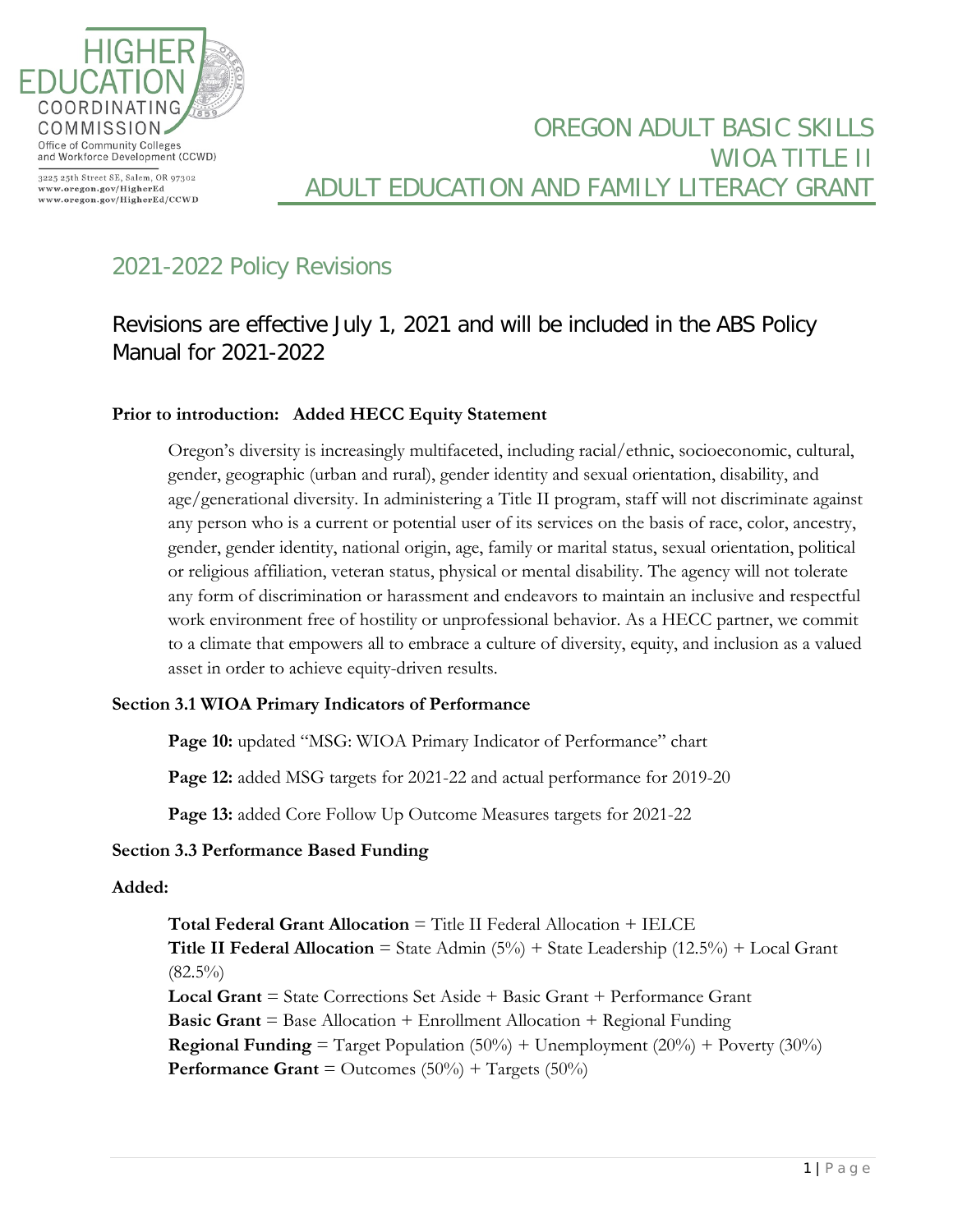

#### **Base Allocation**

The 2021-22 Base Allocation is \$30,000 per provider.

#### **Enrollment Allocation**

The 202[1](#page-1-0)-22 Enrollment<sup>1</sup> Allocation is based on a three year enrollment average (program years 2017-18 through 2019-20). Using the three year enrollment average, Enrollment funding is calculated based on each program's percentage of the total statewide enrollment.

### **Regional Allocation**

The 2021-22 Regional Allocation amount is divided among three weighting factors: Target Population (50%), Unemployment (20%), and Poverty (30%). The Regional Allocation formula uses county level data from the U.S. Census Bureau American Community Survey (ACS), Portland State University (PSU) Population Research Center, and the Oregon Employment Department (OED) to calculate the number of individuals in each of the three weighting factors in each county.

<span id="page-1-0"></span> $1$  Enrollment is the number Participants with 12+ contact hours and an assigned EFL (e.g. via pre-test), as shown on NRS Table 4.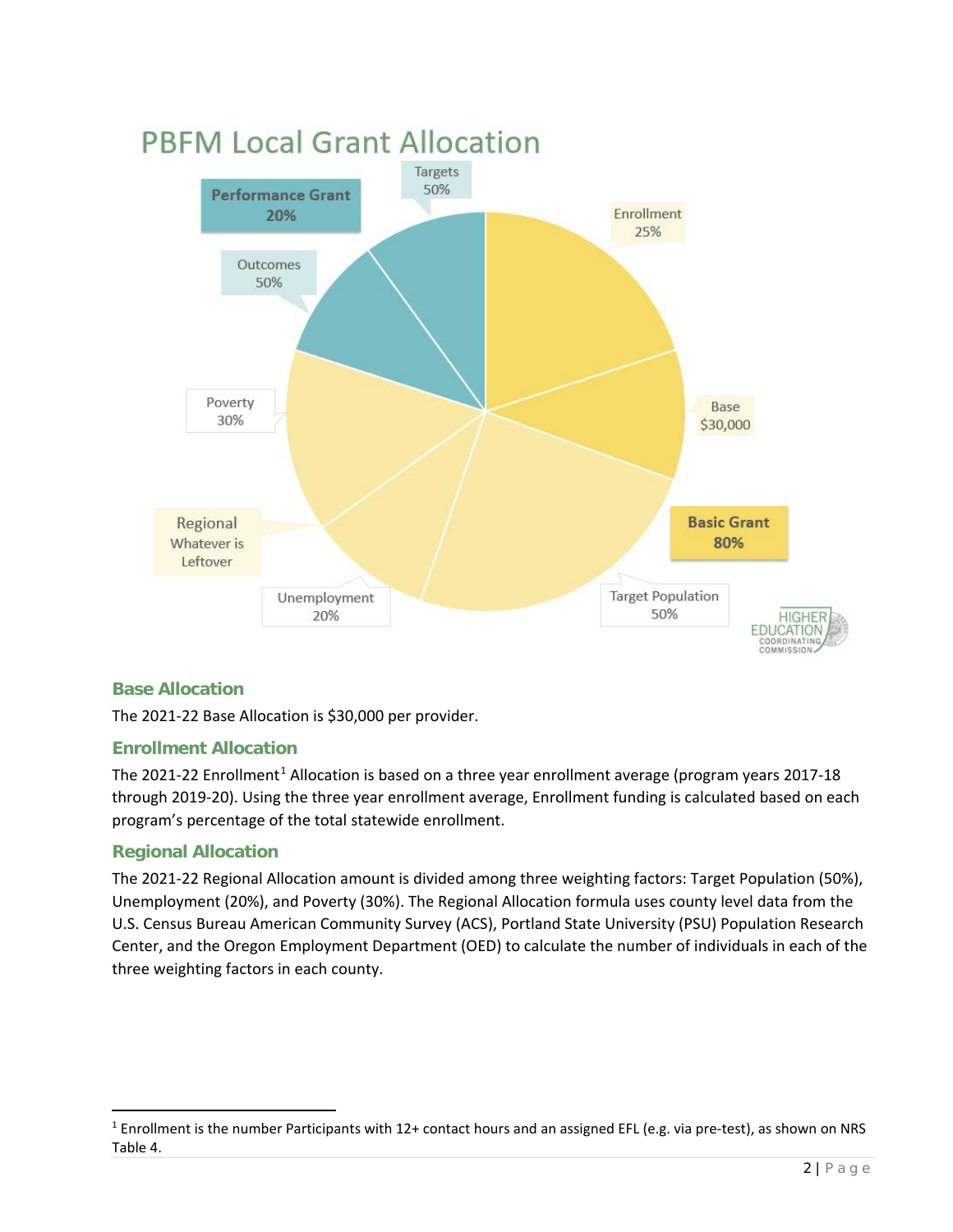#### **Removed:**

- 1. Program Year 2020-21 is the first year of full implementation of the PBFM. Programs who experience a significant decline resulting in a reduction of 10% or more for basic comprehensive grant funding will receive "bridge" funding to assist with the transition to Performance Based Funding.
- 2. Programs that receive "bridge" funding will also receive additional technical assistance and support in program outcomes and improvements to ensure they are knowledgeable regarding the mechanics of the PBFM and how the levers within the model work.

#### **Added:**

1. The State ABS Team will use a Performance-Based Funding Model (PBFM) to determine funding levels for Oregon's WIOA TII sub-recipients.

#### **Section 5.1 OACCRS**

#### **Added**:

1. As of Program Year 2020-2021, ESL programs will transition from use of the Oregon Adult Learning Standards to use of the national English Language Proficiency Standards (ELPS).

#### **Section 6.1 Assessment**

**Page 30:** Updated expiration dates for Math GOALS, Life and Works and BEST Plus

#### **Added:**

7.b Prior to receiving instruction in math, students must be pretested using CASAS for placement purposes, and subsequently posttested after receiving a minimum of 40 hours of instruction.

#### **Deleted:**

 8. Students enrolled in distance education programs may be exempted from pre- and post- testing if a local program is unable to conduct testing due to the widespread effect of the COVID-19 pandemic and given the national emergency. The COVID-19-related exemption will remain in place until further notice. CCWD will be guided by OCTAE regarding the termination of this exemption. Students who are exempted from testing for COVID-19 related purposes must be identified in the TOPSpro Enterprise Database.

#### **Added:**

 8. During the COVID-19 pandemic, a local program may use other assessment methods to provisionally assign an EFL for the purpose of placing students into the NRS when an approved NRS test cannot be administered. Local programs must administer NRS-approved pre-tests as soon as feasible and adjust the initial provisional EFL placement based on the pretest score. In the case of pre- and post-testing, a participant cannot achieve an MSG if the participant's EFL placement was provisionally assigned using an informal assessment method.